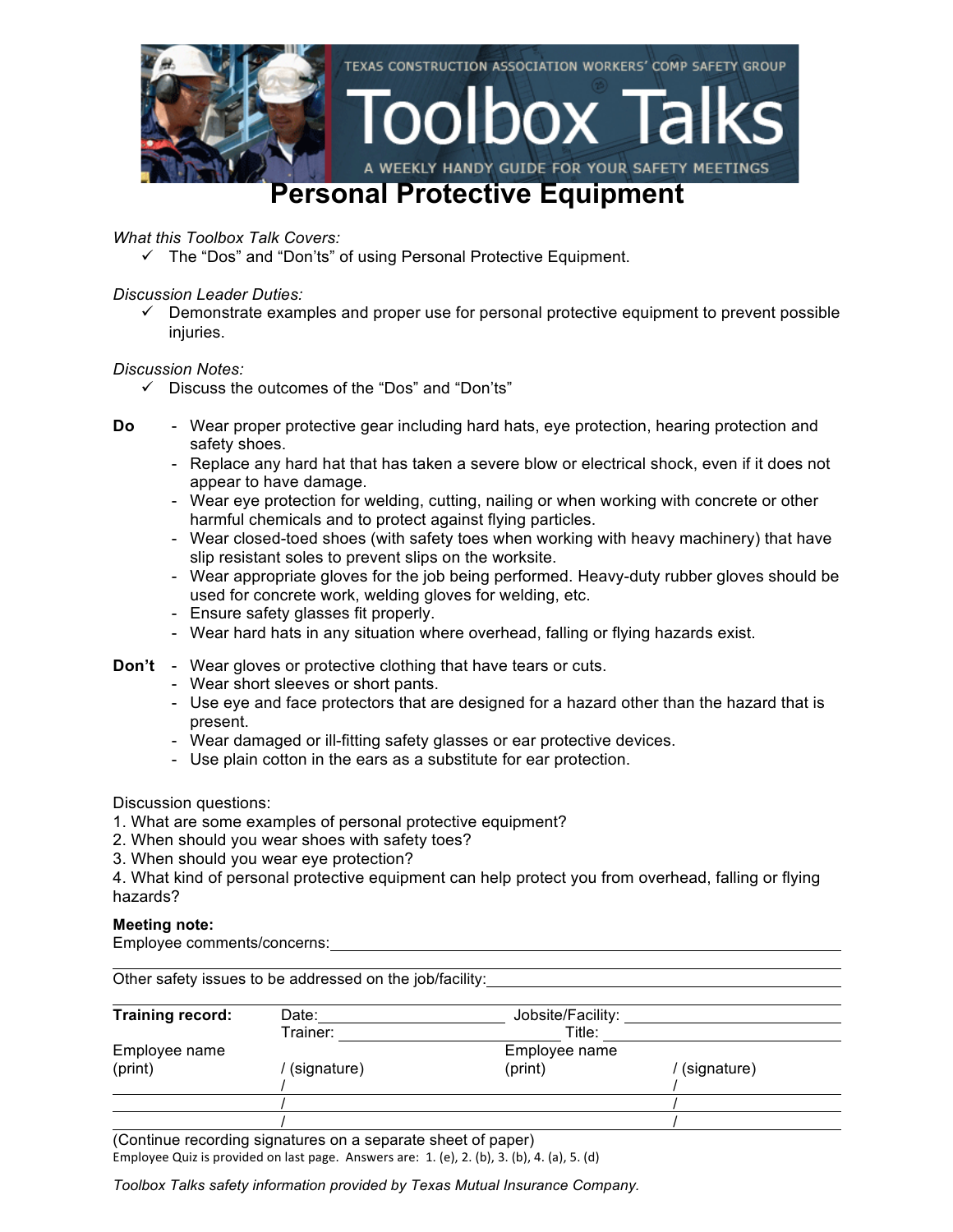

# **Personal Protective Equipment**

### **Hazards include:**

Hearing damage, eye injury, burns or inhalation of hazardous materials

### **Smart Safety Rules**

- Always wear appropriate protective gear for the hazard that is present.
- Wear welding goggles or a welding helmet to protect against sparks, molten metal and intense rays while welding.
- Know the correct material of protective clothing for particular hazards:
	- **•** Paper-like fiber  $-$  disposable; used for splash and dust protection
	- **F** Treated wool and cotton  $-$  fire resistant and protects against dust, abrasions and rough surfaces
	- Rubber, neoprene and plastics  $-$  protection against certain chemicals